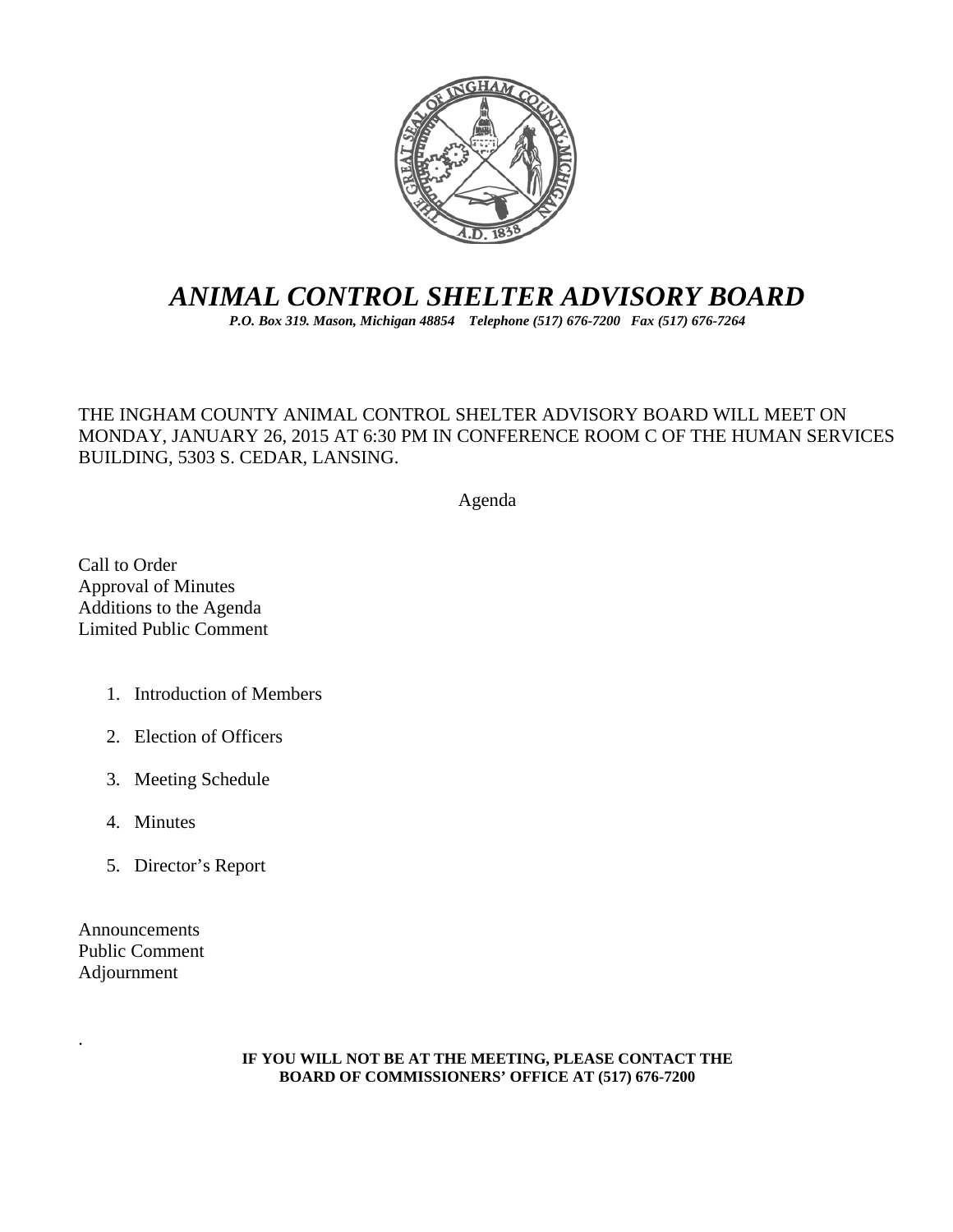## **Ingham County Animal Control Advisory Board**  Meeting Minutes November 24, 2014

Board Members Present: Liz Kranz, Lorna Elliott-Egan, Angela Bouler, Susan Steinke

Staff Present: Andy Seltz, Anne Burns, Theresa Carter, Ashley Hayes

Public Present: Tom Hess

Meeting began at 6:30 p.m.

Approval of the minutes: Ms. Elliott-Egan made an adjective correction to the September minutes. Ms. Elliott-Egan motioned to accept the minutes with that correction. Ms. Bouler seconded the motion. Minutes were approved.

Agenda: Ms. Steinke asked to table the letter from Maria VandenBoom to January when Ms. VandenBoom could attend the meeting to answer questions. The letter was tabled. The introduction of the new Director was added to the agenda as .5.

Public Comment: None

Ms. Kranz gave a warm welcome to Director Seltz. The Advisory Board Members introduced themselves and provided their backgrounds.

Director's Report: Mr. Seltz handed out his written report. He went over the intake statistics. Euthanasia has dropped considerably for dogs. Illness is quite a bit higher but he doesn't know why. Ms. Elliott-Egan was curious about the increase in dog euthanasias for temperament. It looks like illness flip-flopped with temperament. Ms. Burns said they use the Sternberg Temperament Test for dogs. Ms. Steinke asked if they have considered not using the Sternberg test? Mr. Seltz said they are open to other options. Ms. Steinke offered to send information. She also asked if they do temperament tests when an animal was injured because her understanding was that it is not best practice.

Mr. Seltz said he wants to start on policies before NACA begins its review. If NACA says they need to change the policies, at least they have a framework.

Mr. Seltz said they are working on Electronic Dispatch. Ms. Carter said it has gone through I.T., and she is working with Ken from Multi-Ops. Ms. Steinke said she still did not like Multi-Ops. Mr. Seltz asked why. Ms. Steinke said she thinks it is unwieldy for adoptions and lost and found. Ms. Steinke asked what Electronic Dispatch was. Staff (apologies because the secretary didn't note which one) replied that is a system which has calls entered into the system, starts a time card, gets rid of paperwork, and will be online. There is a mapping system which allows Dispatch to know who is where. As an example, if there is a priority call, Dispatch will be able to reroute the closest ACO.

Mr. Seltz reported that the price of using the Annex went up 30% because of issues related to zoning and others. They are hosting a MACO meeting at ICAC in December. There were issues with the donation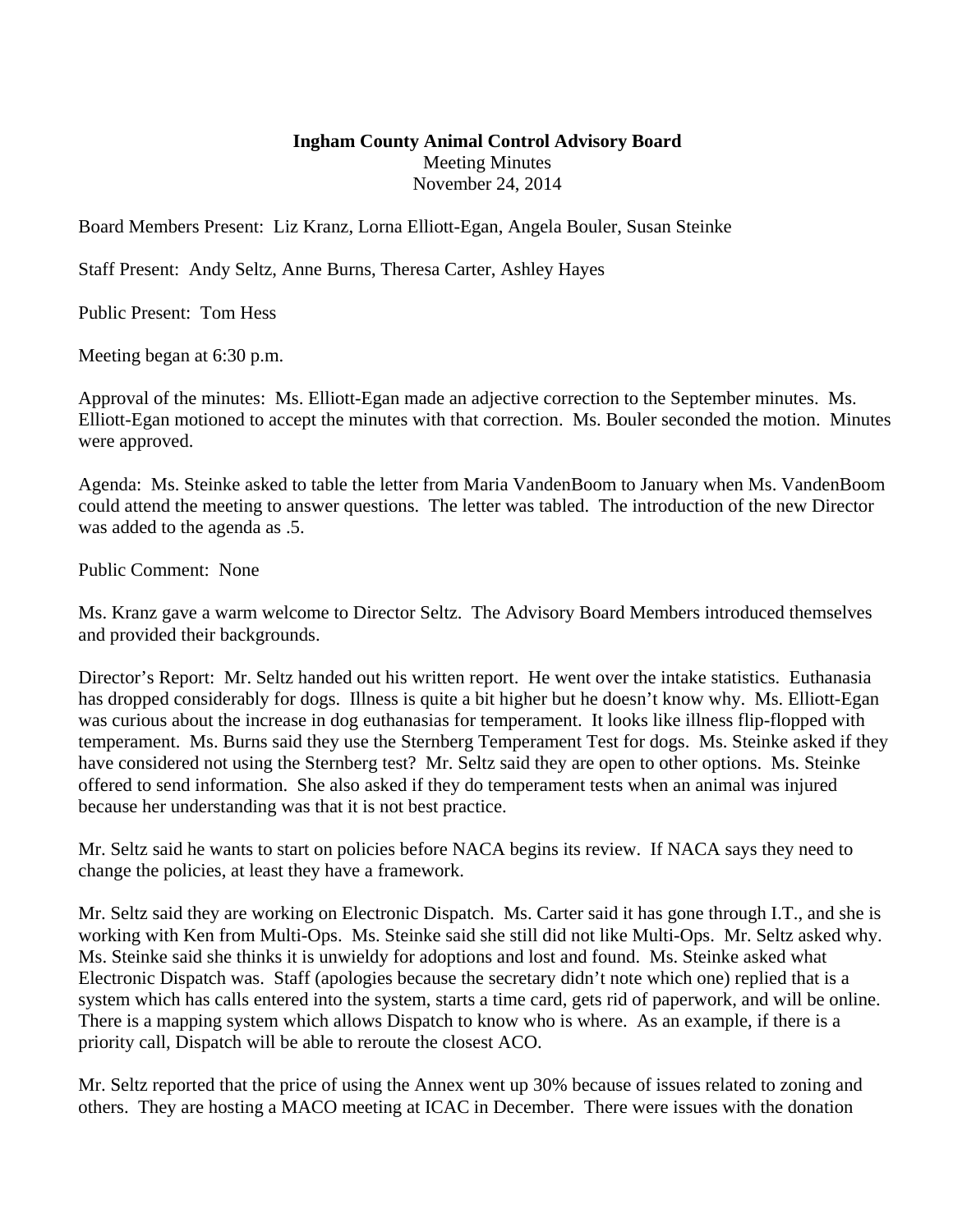page; they have been corrected. The Shelter had a small case of ringworm. They found the common denominator and used isolation and treatment to get it under control. They are looking at best practices for this problem.

Mr. Seltz went to the Chiefs of Police meeting; he and Ashley just went to MSU's Veterinary Teaching Hospital to do a presentation. He had coffee with CAHS and transferred a dog to them on Saturday. He is reaching out to work with resources already out there.

The Free Pets for Vets had 6 adoptions, and they extended it because of the success. The Holiday Open House had 18 adoptions plus phone calls today asking about animals and when the Shelter is open.

Ms. Elliott-Egan asked if they were looking at a manual of policies and procedures? Mr. Seltz responded yes. He doesn't know what it would look like yet.

NACA: Mr. Seltz reported that NACA has been retained to come into ICAC to dissect and bisect. The Board of Commissioners is finalizing the contract. It will probably be January before they come in. Ms. Elliott-Egan asked if NACA would comment on the need for a new Shelter. She said it doesn't hurt the Commissioners to hear about the need for a new Shelter from other sources. Ms. Elliott-Egan asked if he could share the report with us? Mr. Seltz said yes. Ms. Kranz commented it is hard to do a thorough cleaning with this physical plant.

No Kill/Asilomar Accords: Ms. Burns said the Law and Courts Committee had a discussion about which direction we want to see ICAC going. They want the Advisory Board to have the discussion about how to define it. Ms. Elliott-Egan asked if staff can bring us examples of other shelter's definitions? Mr. Seltz said yes. Ms. Elliott-Egan commented that the idea of a true no kill shelter is impossible for a county shelter. Mr. Seltz said the biggest differences are what is healthy or unhealthy or temperament. Mr. Seltz found other definitions from the No Kill Advocacy Center. He will share them and the Asilomar Accords. He said it would be good to have a baseline.

Accepting Donations to Supplement Special Events (Resolution): Ms. Burns presented a resolution to Law and Courts. They asked her to bring it to the Advisory Board first. She explained that, whenever ICAC tries to do something like subsidized adoptions, they have to go through Law and Courts. Ms. Burns had presented a blanket resolution to Law and Courts but forgot to bring it to the Advisory Board. She wanted to know if the Advisory Board could vote on the resolution before the next meeting. Ms. Elliott-Egan said if we could see it before we vote on it, that would be good. We can't vote on it by email. Ms. Burns worried that it would be too late for other initiatives. Ms. Steinke said it seemed that most had passed. Ms. Burns said she will send it to the Advisory Board for action in January.

## Old Business

Foster Care program/emergency vet authorization: Ms Burns said we have kind of talked about this. We are looking at getting an after-hours contact. That is in the works. Ms. Kranz asked will that person be a staff person or a volunteer? Ms. Burns said that it will be a staff person, and they will be compensated for it. There will be one phone number and one email for those staff. Ms. Hayes wanted to get clarification. She thought that email wouldn't be used for emergencies? Mr. Seltz said yes, emergencies will be by phone. The email would be for non-emergencies. He said just understand these staff are not veterinarians, and he will support their decision.